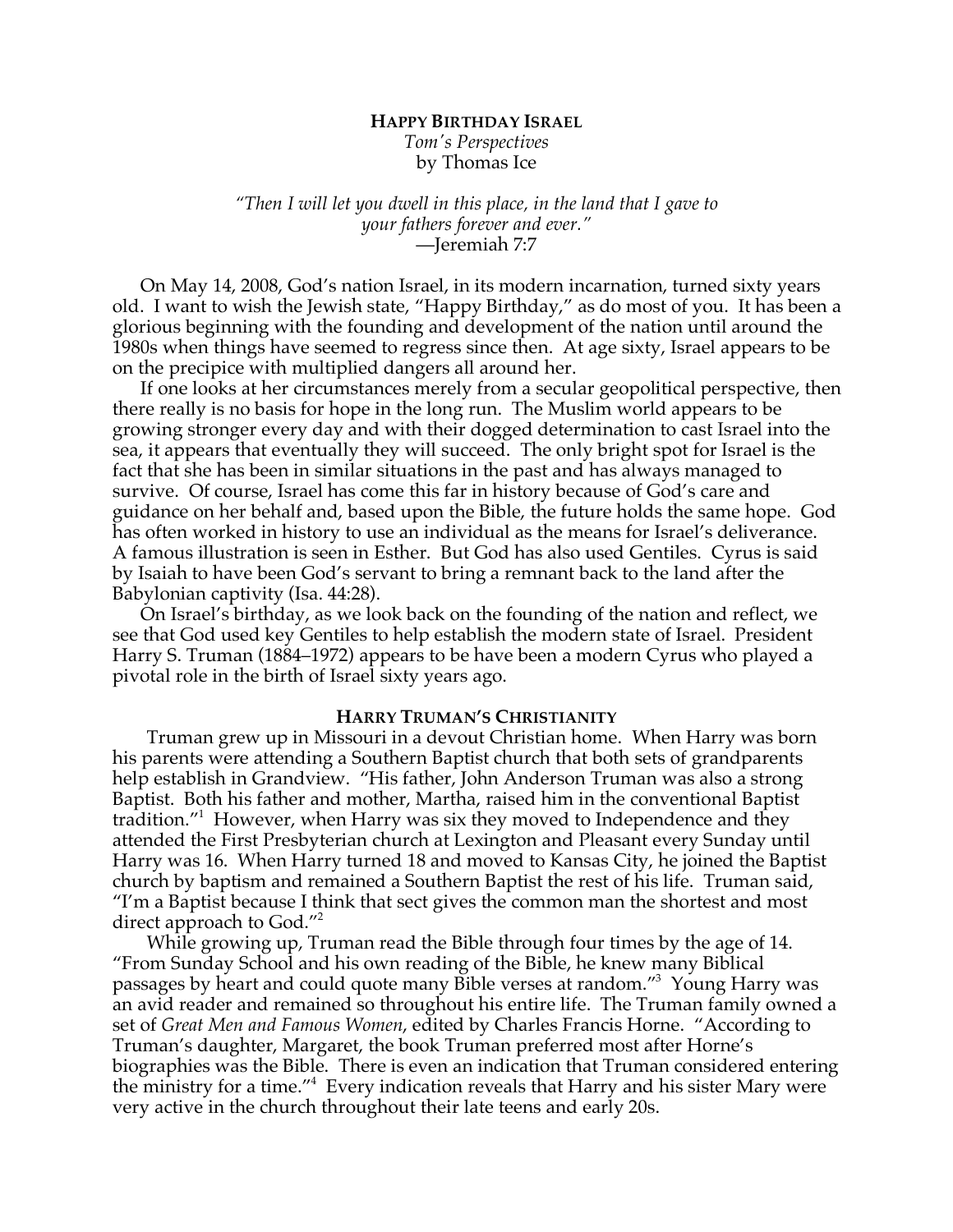What about Truman's Christian beliefs? "Truman had little interest in theological issues, although he had an almost fundamentalist reverence for the Bible."<sup>5</sup> Blending Truman's great interest in history and the Bible, he once stated the following about the United States:

Divine Providence has played a great part in our history. I have the feeling that God has created us and brought us to our present position of power and strength for some great purpose.

It is not given to us to know fully what that purpose is, but I think we may be sure of one thing, and that is that our country is intended to do all it can, in cooperating with other nations to help created peace and preserve peace in the world. It is given to defend the spiritual values—the moral code—against the vast forces of evil that seek to destroy them.<sup>6</sup>

"While premillennial eschatology dominated the Southern Baptist denomination, the church into which Truman was born and to which he returned when he was eighteen," observes Saddington, "Truman never expressed his acceptance of premillennialism. It is even doubtful that he ever adequately understood it."7 Truman's Christian focus was on the ethics of everyday living and tended to shy away from theological systems. Truman's Christian Zionism was a combination of his attraction to the people of the Bible (the Jews) that grew out of his familiarity of biblical details with humanitarian concern for a persecuted people. "The stories of the Bible," said Truman, "were to me stories about real people, and I felt I knew some of them better than *actual* people I knew."8 His Christian Zionist beliefs were well developed and deeply rooted long before he became President of the United States. Presidential Counsel Clark Clifford described Truman's

own reading of ancient history and the Bible made him a supporter of the idea of a Jewish homeland in Palestine, even when others who were sympathetic to the plight of the Jews were talking of sending them to places like Brazil. He did not need to be convinced by Zionists. . . . All in all, he believed that the surviving Jews deserved some place that was historically their own. I remember him talking once about the problem of repatriating displaced persons. "Every one else who's been dragged away from his country has someplace to get back to," he said. "But the Jews have no place to go." $9$ 

#### **RECOGNITION OF ISRAEL**

Truman's Christian Zionism came into play during two of the greatest decisions that he would have to make during his Presidency: First, how should the U. S. vote on the partition of Israel, which would result in the creation of the new Jewish state, during the United Nations vote in late November of 1947? Second, should the U. S. diplomatically recognize the newly formed nation when David Ben-Gurion declared the birth of Israel on May 14, 1948?

On both issues, virtually all of Truman's personal advisors, the State Department and the military establishment were opposed to him. Saddington notes:

Truman's most trusted foreign policy advisers, almost to a man, were deadset against the establishment of a Jewish state in Palestine. The president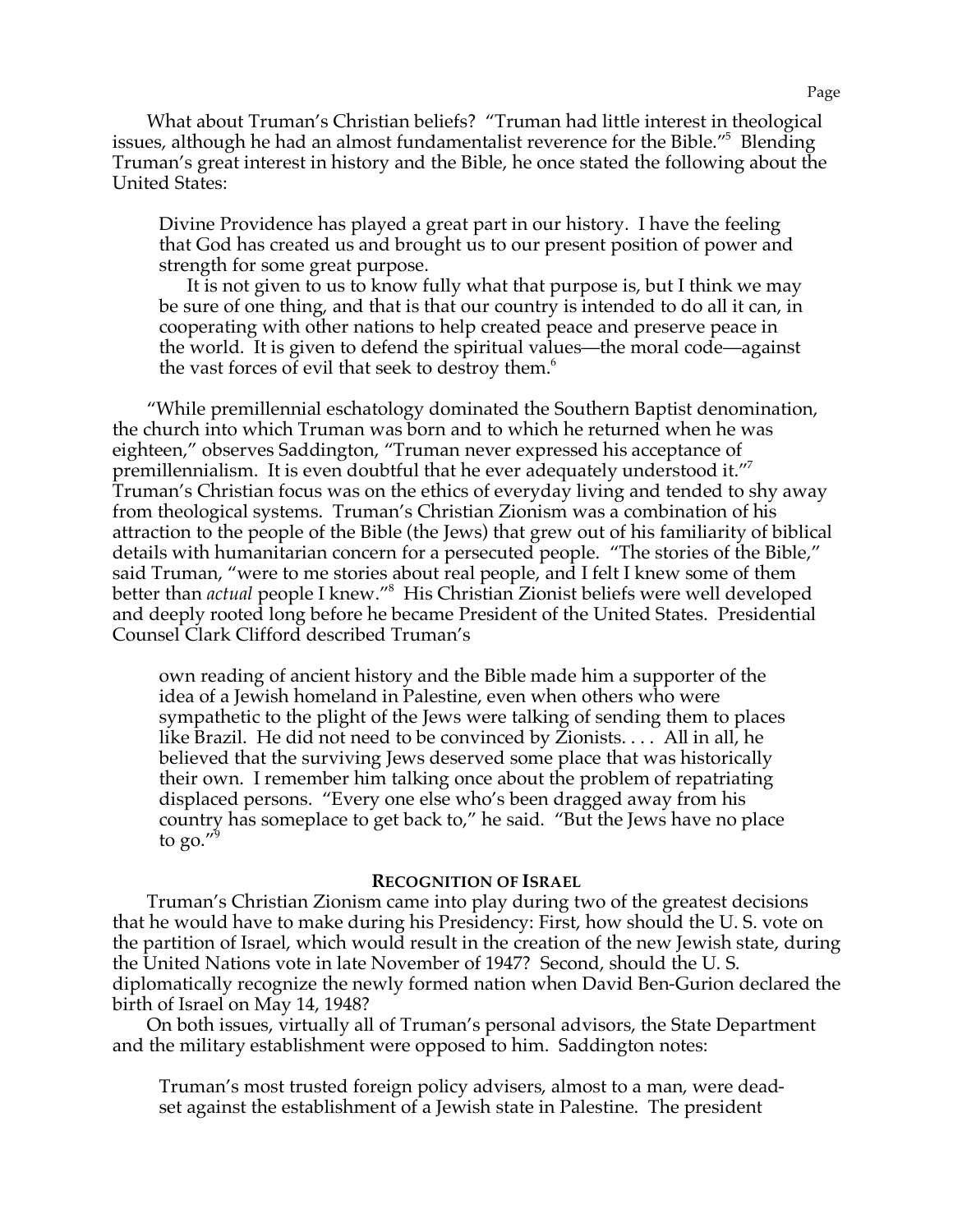faced the formidable front of General Marshall, Under Secretary of State Robert Lovett, Secretary of the Navy James Forrestal, Policy Planning Staff's George Kennan, State Department Counsel Charles Bohlen, and Marshall's successor as secretary, Dean Acheson. Loy Henderson, director of NEA, who arrived at the State Department just three days after FDR's death, also opposed the Zionist aims. William Yale, also at the State Department, said that the creation of a Jewish state in Palestine would be "a major blunder in statesmanship." When Secretary Forrestal reminded the president of the critical need for Saudi Arabian oil in the event of war, Truman said he would handle the situation in light of justice, not oil.<sup>10</sup>

Truman dealt with both issues by applying his "the buck stops here" approach with tough, responsible decisions. "Truman instructed the American delegate at the U. N., Herschel Johnson, to announce U. S.'s endorsement of the UNSCOP partition plan on 11 October 1947."11 Then, seventeen minutes after David Ben-Gurion's declaration of the new state of Israel, a cable was sent to Israel and a message went to the press from the White House announcing the following:

This government has been informed that a Jewish State has been proclaimed in Palestine, and recognition has been requested by the provisional government thereof.

The United States recognizes the provisional government as the *de facto* authority of the new State of Israel.<sup>12</sup>

 "As a student of the Bible," surmises Clark Clifford, "he believed in the historic justification for a Jewish homeland, and it was a conviction with him that the Balfour Declaration of 1917 constituted a solemn promise that fulfilled the age-old hope and dream of the Jewish people."13 David Ice concludes that, "the most important reason, was Truman's strong Protestant upbringing."14

### **CONCLUSION**

After his presidency, longtime Jewish friend Eddie Jacobson introduced Truman to a group of professors by saying, "'This is the man who helped create the state of Israel,' but Truman corrected him: 'What do you mean "helped to create"? I am Cyrus. I am Cyrus.'"15 Perhaps this is the main reason why God's providence placed him into the presidency when He did. Many who have sifted through the data are confident that had Franklin Roosevelt remained President, he would *not* have made the same decisions that were handed down by Truman.<sup>16</sup> It appears to my evangelical mind that God raised-up Truman and put him in the White House for the purpose of providing a key human agent that He used, as He did Cyrus centuries ago, to restore Israel to her land. Who will He use in the future? Maranatha!

## **ENDNOTES**

<sup>|&</sup>lt;br>1 James A. Saddington, "Prophecy and Politics: A History of Christian Zionism in the Anglo–American Experience, 1800–1948," PhD Dissertation at Bowling Green State University, 1996, p. 362.<br><sup>2</sup> Paul G. Morklov, *The Politics of Christian Zionism: 1891, 1948* (London, Erank Gass, 1998).

<sup>&</sup>lt;sup>2</sup> Paul C. Merkley, *The Politics of Christian Zionism: 1891-1948* (London, Frank Cass, 1998), p. 160.